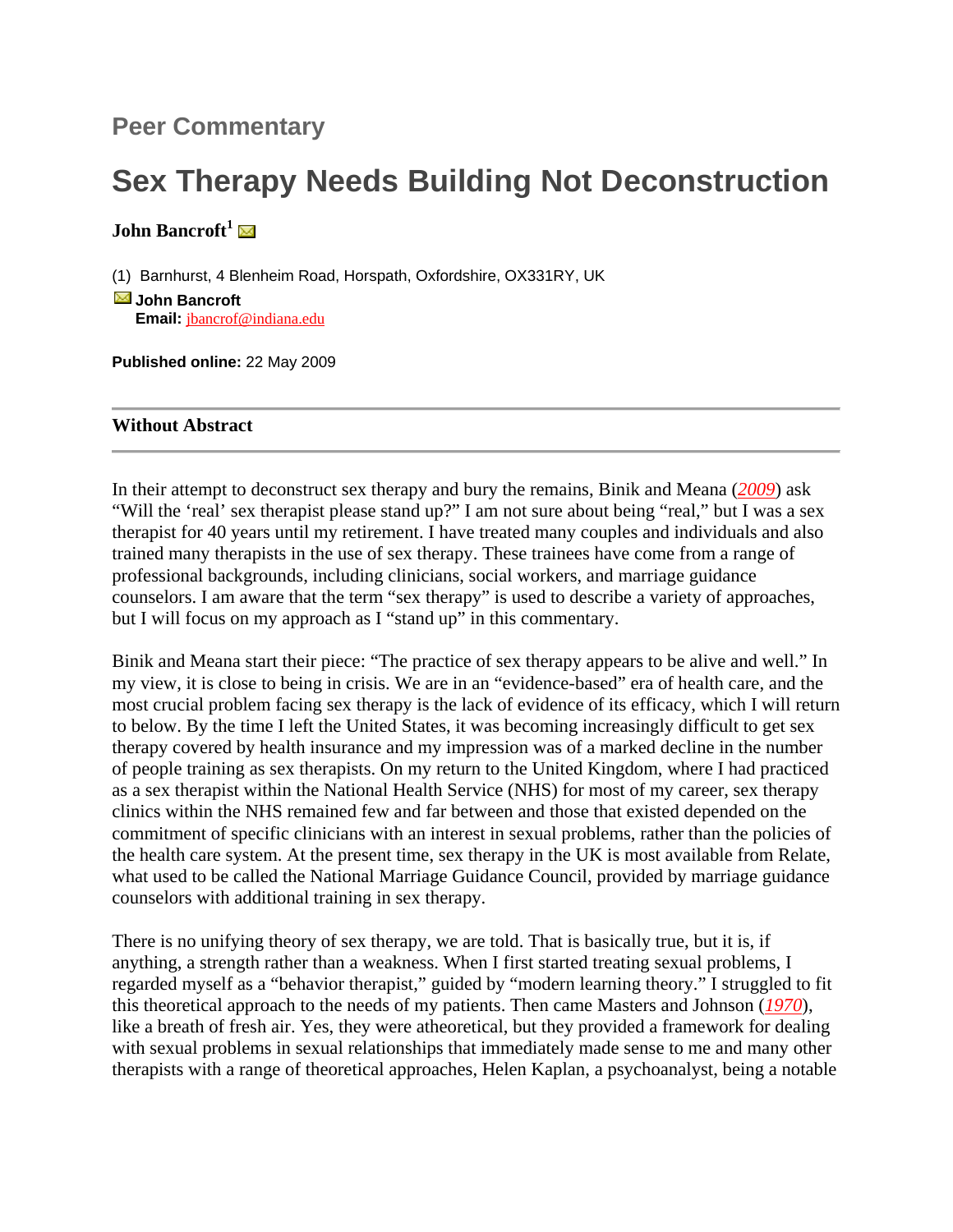example. It was unusual and encouraging to have a treatment that permitted the use of a variety of theoretical approaches.

My basic approach has changed little since then. I view sex therapy as having two principal components––"behavioral" and "psychotherapeutic." The behavioral assignments have two crucial functions. By setting specific behavioral goals, described by Masters and Johnson as "sensate focus," one allows a graded approach to sexual interaction that is particularly effective in identifying the "obstacles" to a pleasurable sexual relationship. Once identified, such obstacles usually need the "psychotherapeutic" component in order to be resolved, and this is where a variety of approaches may be effective, depending not only on the specific obstacles but also on the specific skills of the therapist.

There have been two relevant changes in my approach in the last few years, which I have incorporated into my recent writing on the subject (Bancroft, *2006*, *2009*). The first is the impact of pharmacotherapy, in particular the "Viagra phenomenon." Whereas Viagra and other PD-5 inhibitors provide a method of improving erectile function, it has become increasingly apparent that such pharmacological treatment on its own is often ineffective in the longer term, and needs to be integrated with counseling or psychotherapy to help the couple to incorporate the pharmacological effect into their sexual relationship (Rosen, *2007*). Sex therapy, as I see it, is particularly effective in this respect. The early stages of sensate focus allow the therapist to decide whether a continuation with sex therapy will be sufficient or whether pharmacological treatment should be added. This emphasizes the extent to which "sex therapy" is a method of assessment as well as treatment. The assignments of "sensate focus" are such that one could reasonably ask any couple, with or without sexual problems, to do them, confident that they will provide valuable insights into the nature of that couple's sexual relationship. This is one relatively unique aspect of sex therapy. Second, and this has more to do with my increasing attention to theory than with sex therapy *per se,* I have come to see that the Dual Control Model of sexual response (Bancroft & Janssen, *2000*), in which sexual excitation (SE) and sexual inhibition (SI) are counterbalanced, and where propensities for SE and SI vary across individuals, is a constructive way to view the sex therapy process. If the problem results from increased sexual inhibition reactive to the dynamics of the current relationship, then the early behavioral assignments and the associated psychotherapeutic component may well result in reduction of the inhibitory component. If, on the other hand, the sexual problem is not a result of reactive sexual inhibition, it may persist in spite of the early stages of treatment. The clinical value of this specific theoretical approach to sex therapy has yet to be demonstrated, but it has potential.

At various points in their article, Binik and Meana suggest that sex therapy is not meaningfully distinguishable from other types of therapy. They state, for example, that "sexual dysfunctions are probably governed by biopsychosocial mechanisms very similar to those governing other life problems." In some respects, that is so. But the combination of the psychophysiological processes involved in sexual arousal, and their expression in sexual behavior, is unique, made more so by the involvement of a sexual partner. Furthermore, the study of sexuality in general, as well as the treatment of sexual problems, requires a cross-disciplinary approach, covering sociocultural influences as well as psychophysiological mechanisms, and how they interact. One of my early concerns as a sex therapist was that the behavioral component, in particular sensate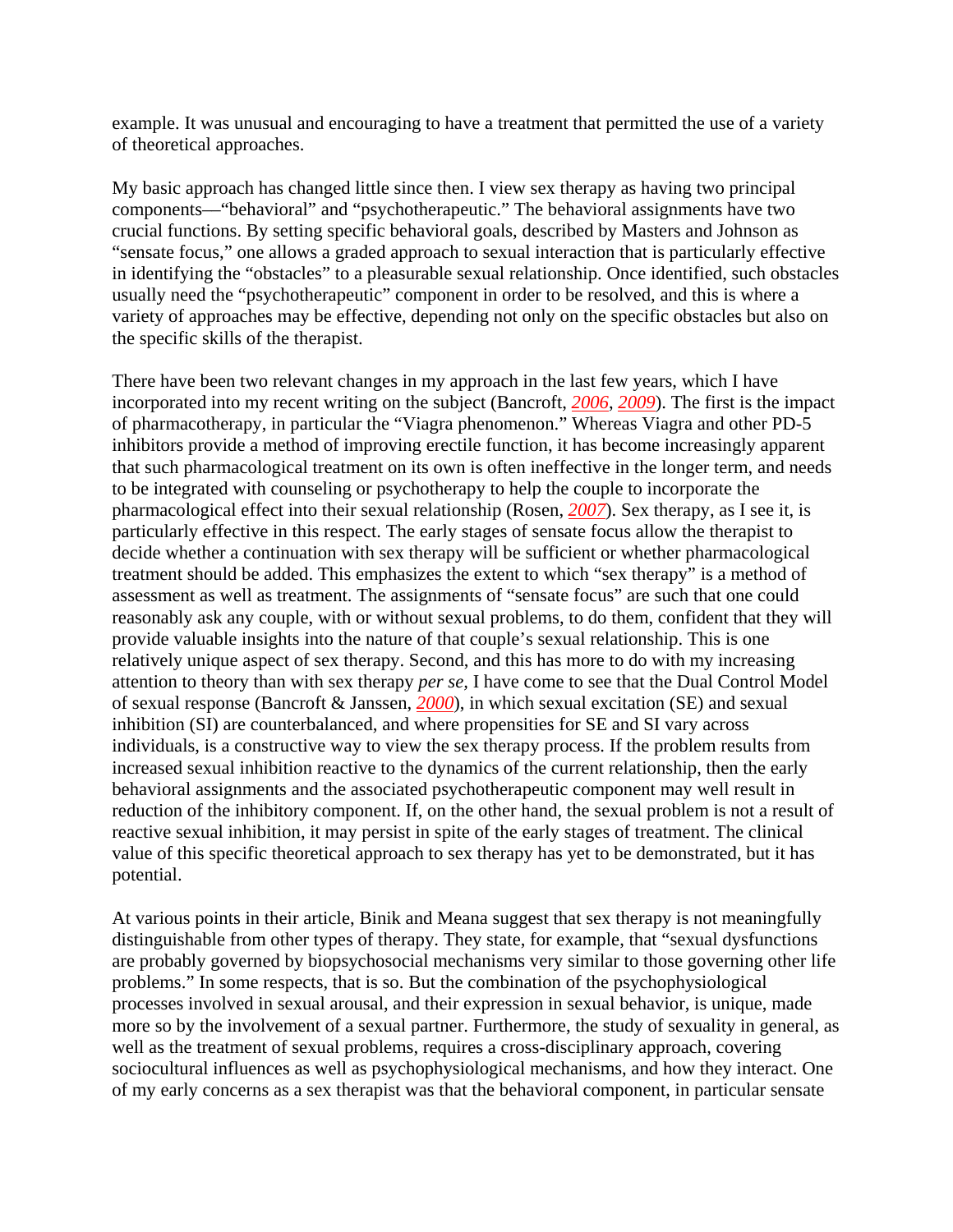focus, might reflect middle-class values in relation to male-female relationships. I have become less concerned about this since, and have been encouraged by what Binik and Meana call "a hot export," the use of sex therapy in other cultures. This illustrates further the adaptability of the sex therapy format, making it useful in cultures where male-female relationships differ in important ways from those in North America and Europe.

The cross-disciplinary nature of sex therapy as well as sex research, apparent from the variety of professional backgrounds of those who practice sex therapy, as well as those who attend sex research meetings, has always held considerable appeal for me. Sex therapists and sex researchers vary in their areas of particular expertise; some will be better informed about the psychophysiological, others the relational or cultural aspects. But they will all acknowledge the importance of the interaction of these aspects. While I am sure this is not unique, it is another way in which sex therapy is different, and why organizations of sex therapists have emerged. Why should this be regarded as a problem? And why on earth should this "perpetuate societal discomfort with issues of sexuality"?

Binik and Meana call for the incorporation of "sex therapy" into other treatment approaches, rather than see it as something "special" or "privileged." I see no reason why elements of sex therapy can't be used by therapists who have not had specific training in sex therapy. Quite often a sexual problem within a relationship can be resolved simply by getting the couple to go through sensate focus, as it often enables them to gain insight. Thus, health care professionals who are likely to encounter sexual difficulties in their patients or clients can be encouraged to explore this approach, with the understanding that if it is not helpful and the sexual problem continues, referral to a sex therapist is appropriate. A family planning clinic is an obvious place for sexual issues to be discussed, and in the fourth edition of the *Handbook of Family Planning and Reproductive Health* (Glasier & Gebbie, *2000*), I provided some basic information about sexual problems and encouraged the clinician to try simple behavioral interventions when such problems are encountered.

Many clinicians, however, are not comfortable talking to their patients about sex. This may have improved in the past 50 years, but it is noteworthy that the medical training curriculum now gives less time to sexual issues than in the past. Members of the medical profession, in particular, have a tendency to be evasive about sexual issues. For those seeking help for sexual problems, being able to talk comfortably about sex is crucially important. This is one reason (among many) why it is helpful to be referred to a clinician who the patient knows to be a specialist in sexual problems, such as a sex therapist.

"Why separate sex from relationships and the rest of life?" they ask. No sex therapist would suggest that we separate sex from relationships. Such separation was evident in the early stages of sexual medicine, principally involving urologists. Binik and Meana incorrectly state that the growth of the sexual medicine movement has been very recent. In fact, it got underway in the 1970s, initially with emphasis on surgical procedures for erectile dysfunction, such as penile implants, and later with the advent of intracavernosal injections. Not only was sex separated from relationships, the penis was considered independently of the man attached to it (Bancroft, *1989*). With the introduction of Viagra, there has been a substantial change, with surgery being much less involved.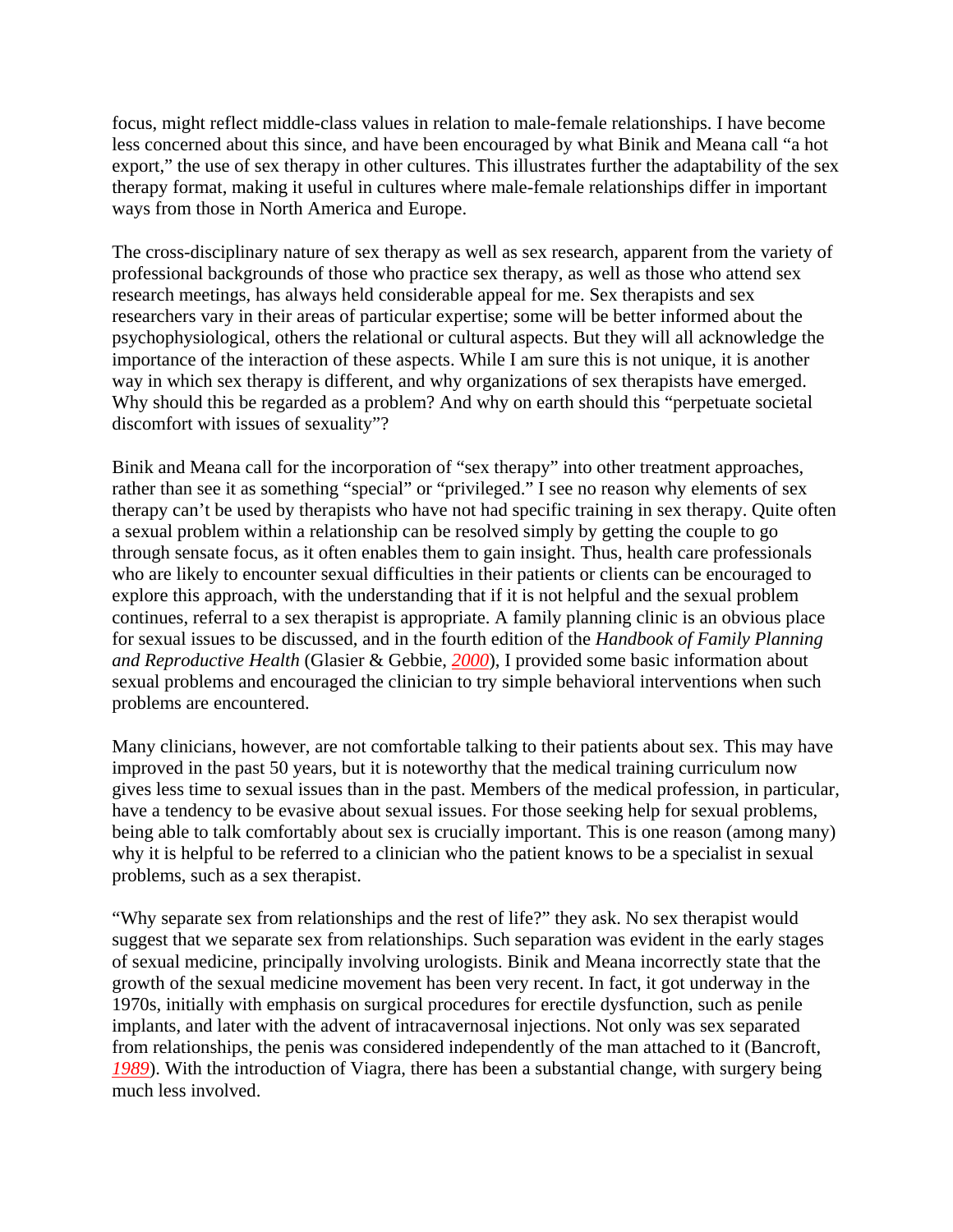I personally have no doubts about the value of sex therapy, but I recognize the need for this value to be systematically and convincingly demonstrated if sex therapy is to prevail. This, however, presents us with a considerable challenge. In the first two decades of Masters and Johnson-type sex therapy, there were a number of controlled studies assessing efficacy (for review, see Hawton, *1992*). But since then there have been very few (Heiman & Meston, *1997*). Having participated in a number of the early studies, my impression was that those in the field became disillusioned by a tendency to find no statistically significant difference between sex therapy and other methods. Warner and Bancroft (*1986*) proposed that an important reason for this was the considerable prognostic variability, particularly in couples receiving sex therapy. So far, little or no attempt to control for key prognostic variables has been employed, and in order to do so we need a better understanding of prognostic factors and a relatively large number of couples to be involved. All the earlier studies had involved relatively small samples. Furthermore, the relevant treatment outcomes are varied and complex. They are not simply a matter of eliminating a specific sexual dysfunction. The relevant changes involve a relationship, whether or not both partners are involved in therapy. Sex therapy, for example, can be beneficial to a couple where one partner has an "organic" dysfunction that cannot be changed (e.g., erectile dysfunction in a man with diabetes), the beneficial outcome being a substantial improvement in the experience of sexual pleasure and the quality of the sexual relationship. By improving communication and understanding between the couple, many useful sexual adjustments may result. How to capture such varied benefits in treatment outcome research requires careful consideration. Together, these requirements present the challenge. It is not an insuperable one, but will probably require a multi-centered treatment study with all the complexities that entails. Such research is also expensive and a further enduring problem is the difficulty in obtaining research funding in this area.

"Burying" sex therapy in the expectation that mental health or sexual medicine clinicians would fill the gap, would, in my opinion, be a serious mistake. We should be striving to build, not dismantle.

## **References**

Bancroft, J. (1989). Man and his penis––a relationship under threat? *Journal of Psychology and Human Sexuality, 2*, 7–32.

 $\frac{1}{2}$ 

Bancroft, J. (2006). Sex therapy. In S. Bloch (Ed.), *An introduction to the psychotherapies* (4th ed., pp. 373–395). Oxford: Oxford University Press.

Bancroft, J. (2009). *Human sexuality and its problems* (3rd ed.). Edinburgh: Churchill Livingstone/Elsevier.

Bancroft, J., & Janssen, E. (2000). The dual control model of male sexual response: A theoretical approach to centrally mediated erectile dysfunction. *Neuroscience and Biobehavioral Reviews, 24*, 571– 579.